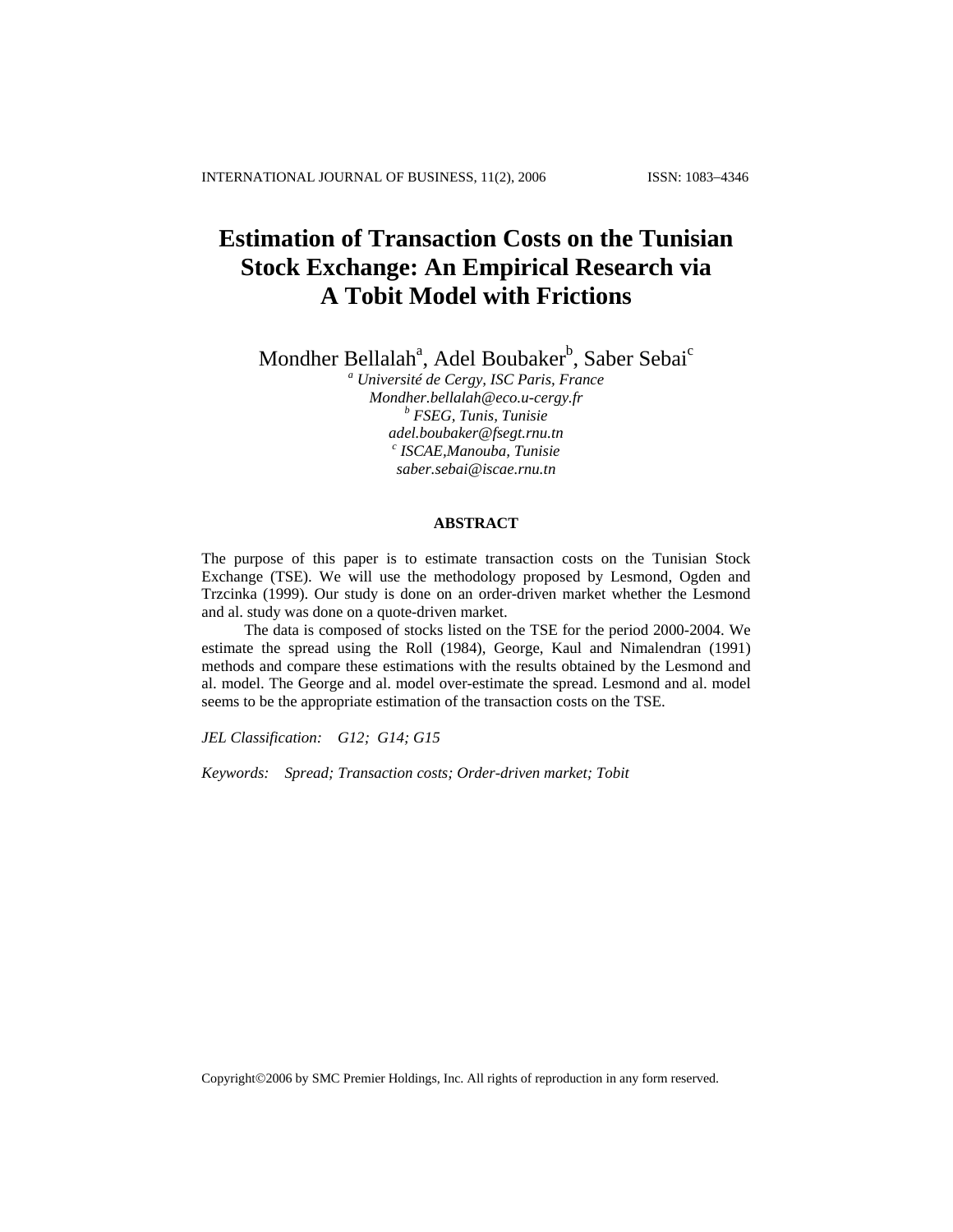#### **I. INTRODUCTION**

Estimation of transaction costs is an important topic for empirical analyses of market efficiency and microstructure. Transaction cost affects considerably returns and volatility. Despite this important role, their estimates are not available, or where available, are subject to expense or error. Major studies estimate the transaction costs using the bid-ask spread.

The valuation of spread requires an intraday dataset including the volume and the better prices quoted. The size of this data will increase with the number of stocks quoted in the market. Declerck (2002) listed 5 millions transactions and the same number of bid ask spreads for the period between January and June 1998 for the CAC 40 stocks. For emerging markets (including the TSE) such databases are not available. So that two methods have been developed to evaluate the spread: methods using direct valuation from the variance of successive prices of shares [Roll (1984) and George, Kaul and Nimalendran (1991) (here after GKN)] and methods using estimation of the spread from proxies such as trading volume, firm size, number of shares outstanding, abnormal return etc. [Gredoriou, Ionnidis and Skeratt (2005) Atkins and Dyle (1997) and Boubaker and Naoui (2005)].

The limit of the second group of models is that the estimation of the spread is done by variables, which explain at most 15% to 21% of spread changes. The purpose of these models is to study the effect of adverse selection as a component of transaction costs and not a direct estimation of these costs.

The first group of models provides a more appropriate and used estimation of the transaction costs. Using these models, the transaction costs are equal to the sum of the spread and the commissions. Many authors [Grossman and Miller (1988), Lee and Ready (1991), Peterson and Fialkowski (1994) and Johnson (1994)] argue that the spread plus the commissions overstate the effective transaction costs.

Lesmond, Ogden and Trzcinka (1999) (here after LOT) propose a model in the framework of adverse selection of Glosten and Milgrom (1985) and Kyle (1985). The marginal informed investor does not transact until the anticipated benefit of the trade exceed his cost. The transaction cost represents a limit that must be exceeded before the security's return will reflect new information. A zero return is observed every time the anticipated return does not cover the transaction cost. This cost is positively correlated with the number of daily zero returns over a period. The results of LOT indicate a high correlation between the percentage of zero return and the spread on the NYSE and the AMEX over the period 1963-1990. Also, they pointed out a significant impact of the market value and the price of shares on the transaction cost.

The aim of this paper is to estimate the transaction cost in the Tunisian Stock Exchange (TSE) by using the LOT methodology and to compare these estimates to those obtained by Roll and GKN spreads. Contrarily to the American stock market, a quote-driven market, the TSE is an order-driven market. In a quote-driven market, both the commission and the spread are fixed by the market makers, whereas in an orderdriven market, the commissions are fixed by the brokers and the spread results from investors limit order and transaction-flows.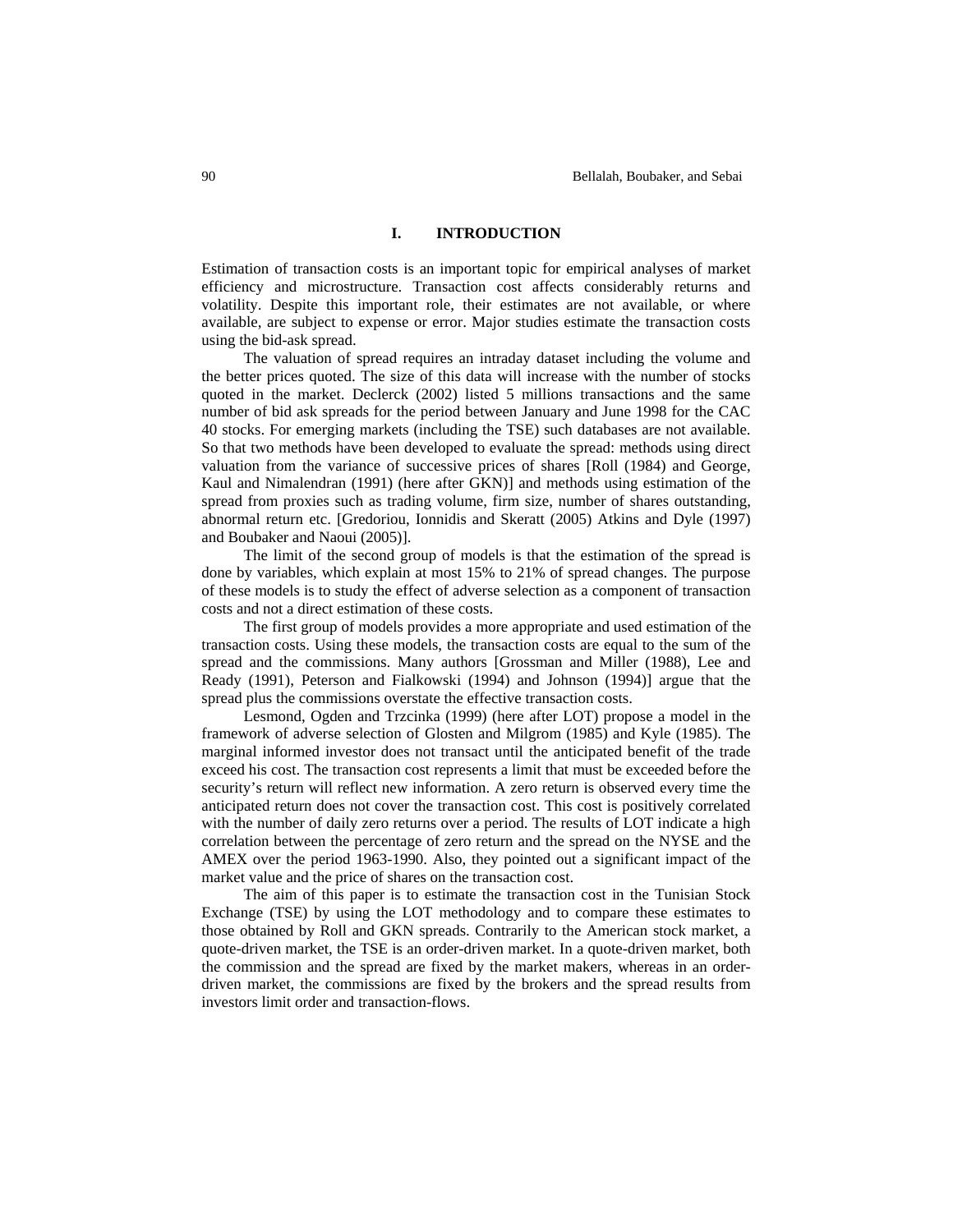The remaining of this paper is organized as follows. Section II presents an overview of the TSE and describes the existing models of spread estimation. Will be presented successively the quoted spread, Roll's spread, and GKN's spread. In section III, the LOT model will be developed and our results of the transaction costs estimations for the TSE over the period 2000-2004, will be presented. Summaries and conclusions are in section IV.

#### **II. DATA DESCRIPTION**

#### **A. TSE Overview**

Securities listed in the TSE are negotiated according to two modes:

1. Continuous Quotation

It progresses in three phases. A first phase of pre-opening from 9 am to 10 am, during which the orders are entered without causing transactions, a theoretical opening price (TOP) is systematically displayed. A second phase of the opening of the market is by fixing at 10h and determination of a single opening price. This price maximizes the number of exchanged securities, minimizes the number of securities not been used and approaches the reference price (one day before closing price). In the third phase, from 10h to 11h30, the entry of an order causes a transaction since there is a compatible limit of opposite direction.

#### 2. Fixing Quotation

The confrontation of the orders on the securities quoted according to this mode proceeds in the following way: Phase of pre-opening from 9 am to 10 am, during which the orders are entered without causing transactions and a theoretical opening price (TOP) is systematically displayed. Opening of the market by fixing at 10h and determination of a single opening price, which maximizes the number of exchanged securities, minimizes the number of securities not been used and approaches the reference price (one day before closing price). Second fixing at 10h15, necessary if an opening price is not attained during the first fixing, the brokers can in this case intervene for their own account. Last fixing is at 11h00.

#### **B. Spread Estimations**

The data for this paper is provided by the  $BVMT<sup>1</sup>$ . It contains closing day prices, best quoted ask (the lowest limit price of all sell orders for a security), best-quoted bid (the highest limit price of all buy orders for the security), a market index, TUNINDEX<sup>2</sup>, and number of outstanding shares. These data cover the period December 1999 to December 2004. Number of securities changes over the period and the number of the same firms appearing each year of the study is 15. The firms and the years for which the required data are available are listed in Table 1.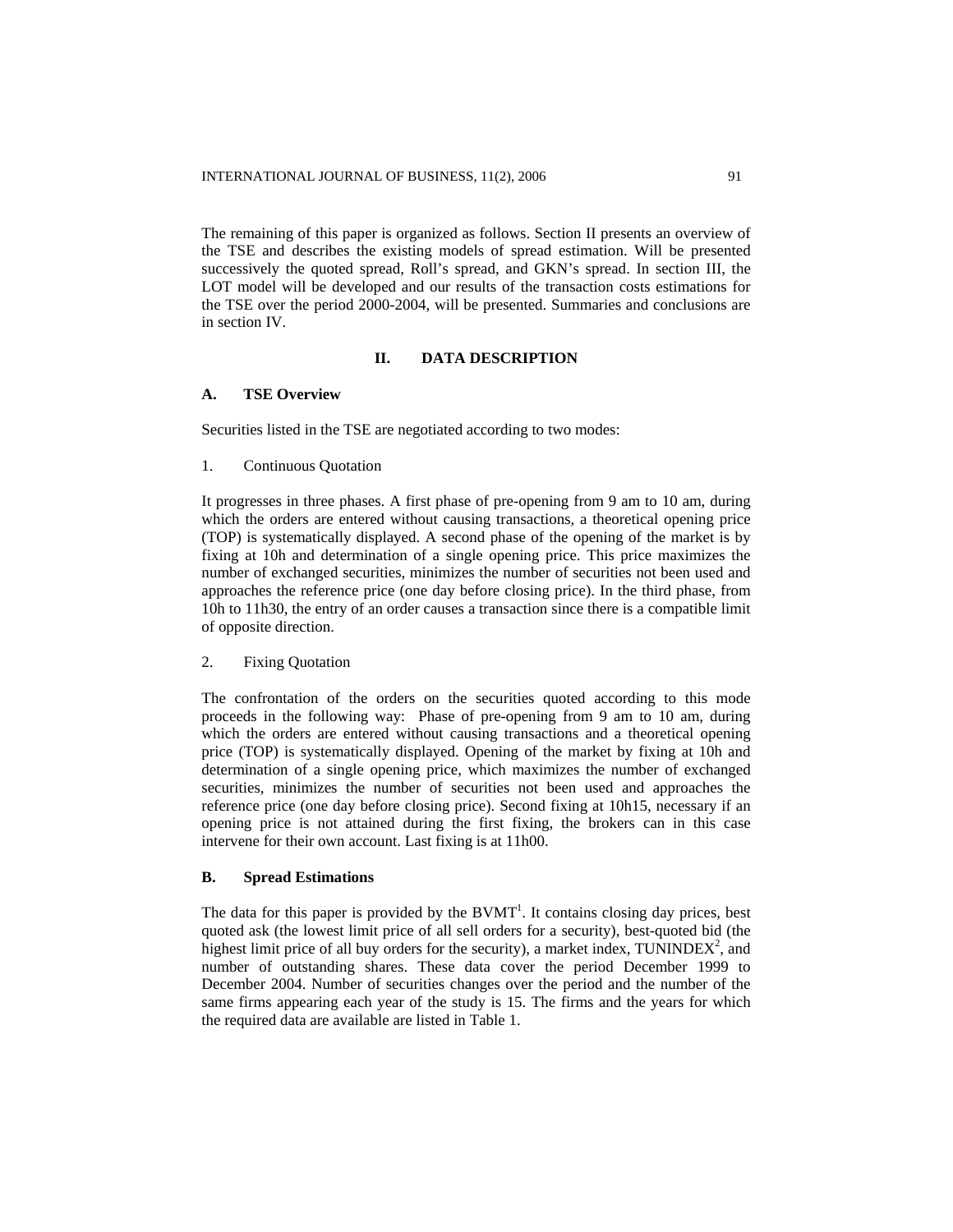|       | Number of equities |        |      |       | Number of observations |       |       | Average market values |        |  |
|-------|--------------------|--------|------|-------|------------------------|-------|-------|-----------------------|--------|--|
|       |                    |        |      |       |                        |       |       | (in millions)         |        |  |
|       | Low                | Middle | High | Low   | Middle                 | High  | Low   | Middle                | High   |  |
| 2000  | 15                 | 14     | 15   | 3249  | 3375                   | 3690  | 21.91 | 76.91                 | 558.88 |  |
| 2001  | 11                 | 12     | 11   | 2488  | 2733                   | 2713  | 18.64 | 53.52                 | 342.45 |  |
| 2002  | 8                  |        | 8    | 1984  | 1736                   | 1984  | 23.27 | 77.76                 | 223.09 |  |
| 2003  | 8                  |        | 8    | 1952  | 1708                   | 1952  | 13.98 | 54.07                 | 182.58 |  |
| 2004  |                    | 8      |      | 1792  | 2048                   | 1792  | 14.93 | 67.09                 | 219.53 |  |
| Aggr. | 49                 | 48     | 49   | 11465 | 11600                  | 12131 | 18.55 | 65.87                 | 305.31 |  |

**Table 1** Data by year and firm size classification

A total of 146 company-year observations are available with at least 150 daily observations. The market value of each firm, in the year n, is given by multiplication of outstanding shares by average price of December (n-1). Firms were classified, each year, in three groups of size: low, middle and high.

As shown in the introduction, transaction costs are equal to the spread plus the commissions. Generally, it is assumed that the spread is a good indicator for transaction costs in normal market conditions. Nevertheless, in the case of large size transactions, this assumption is not valid [Chan and Lakonishok (1995) and Riva (1999)]. The transaction costs are the sum of the proportional bid-ask spread calculated using current best limit orders and a representative commission from a brokerage firm. In the TSE this commission varies from a brokerage firm to another and can not exceed 0.8%. The bid-ask spread can be obtained by different manners. Will be presented here the quoted spread, Roll's spread and GKN's spread.

The quoted spread is obtained by:

$$
S_{it}^{q} = \frac{A_{jt} - B_{jt}}{(A_{jt} + B_{jt})/2}
$$
 (1)

where  $S_{jt}^q$  is the quoted spread for share j at time t;  $A_{jt}$  and  $B_{jt}$  are ask and bid closing day t prices for share j. The mean relative quoted spread for the year n is equal to (for m observations per year):

$$
S_{jn}^{q} = \frac{\sum_{t=1}^{m} S_{jt}^{q}}{m}
$$
 (2)

The daily closing bid and ask quotes do not represent the market day conditions that's why the spread must be estimated. Roll (1984) derives a simple measure of the effective bid-ask spread. This measure uses the first order covariance of security price changes. Under the assumptions of an informationally efficient market and the stationarity of price changes, Roll shows that trading costs induce negative serial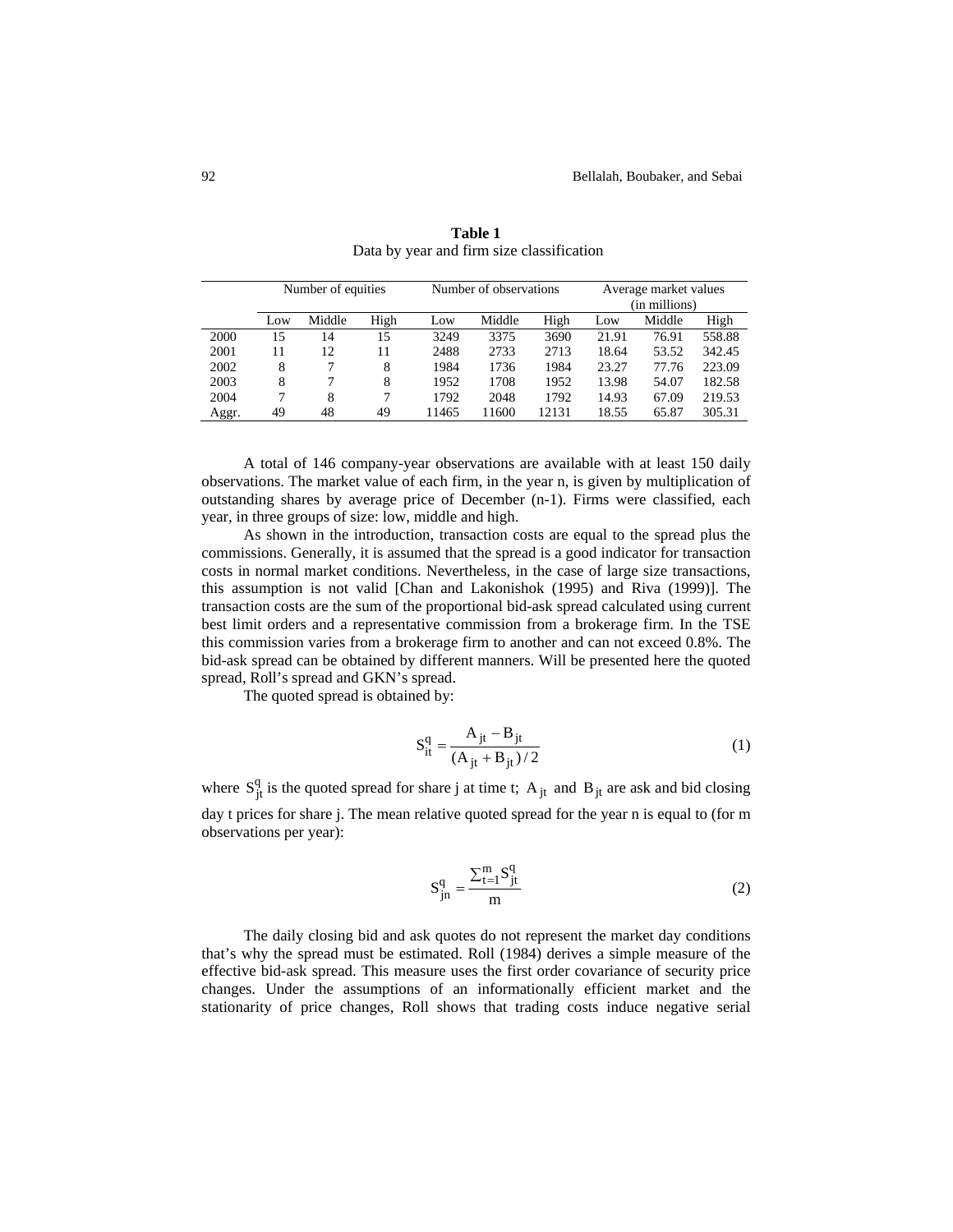dependence in successive observed market price changes. The covariance of successive price changes is given by:

$$
Cov(\Delta P_t, \Delta P_{t-1}) = -\frac{S^2}{4}
$$
 (3)

where S is the spread. In order to obtain a relative spread, the covariance of successive returns is used:

$$
Cov(R_t, R_{t-1}) = -\frac{S^2}{4} - \frac{S^4}{16}
$$
 (4)

The last term  $(S^4/16)$  is very small and can be safely ignored. So, the spread can be obtained by:

$$
\hat{S}_{jn}^{R} = 2\sqrt{-\hat{c}_{jn}}\tag{5}
$$

where  $\hat{S}_{jn}^R$  is the spread for share j at period n; and  $\hat{c}_{jn}$  is the estimated covariance for share j at period n.

The problem with the Roll's measure is that the sample autocovariance is frequently positive due to the non-stationarity of the probability distribution of price changes. In order to make the estimate calculable, Harris (1990) suggests converting all positive autocovariance to negative.

GKN propose a model where the assumption relating to the sationarity of the probability distribution of observed price changes is abandoned. The GKN's measure is as follows:

$$
RD_t = R_t - RB_t \tag{6}
$$

$$
Cov(RD_t, RD_{t-1}) = -\frac{S^2}{4}
$$
 (7)

 $\overline{2}$ 

$$
\hat{S}_{jn}^{GKN} = 2\sqrt{-\hat{c}_{jn}^{e}}
$$
 (8)

where  $RB_t$  is the return calculated with the inferior limit of the bid ask spread and  $RD_t$ is the difference between the stock return and RB<sub>t</sub>.  $\hat{c}_{jn}^e$  is the estimated autocovariance of returns of share j on the period n. The GKN's measure requires the best limit of the bid ask spread and the return of the stocks. This measure is independent of data frequency.

The results of effective spread, Roll's spread, GKN's spread, and by group of firm size are given in Table 2.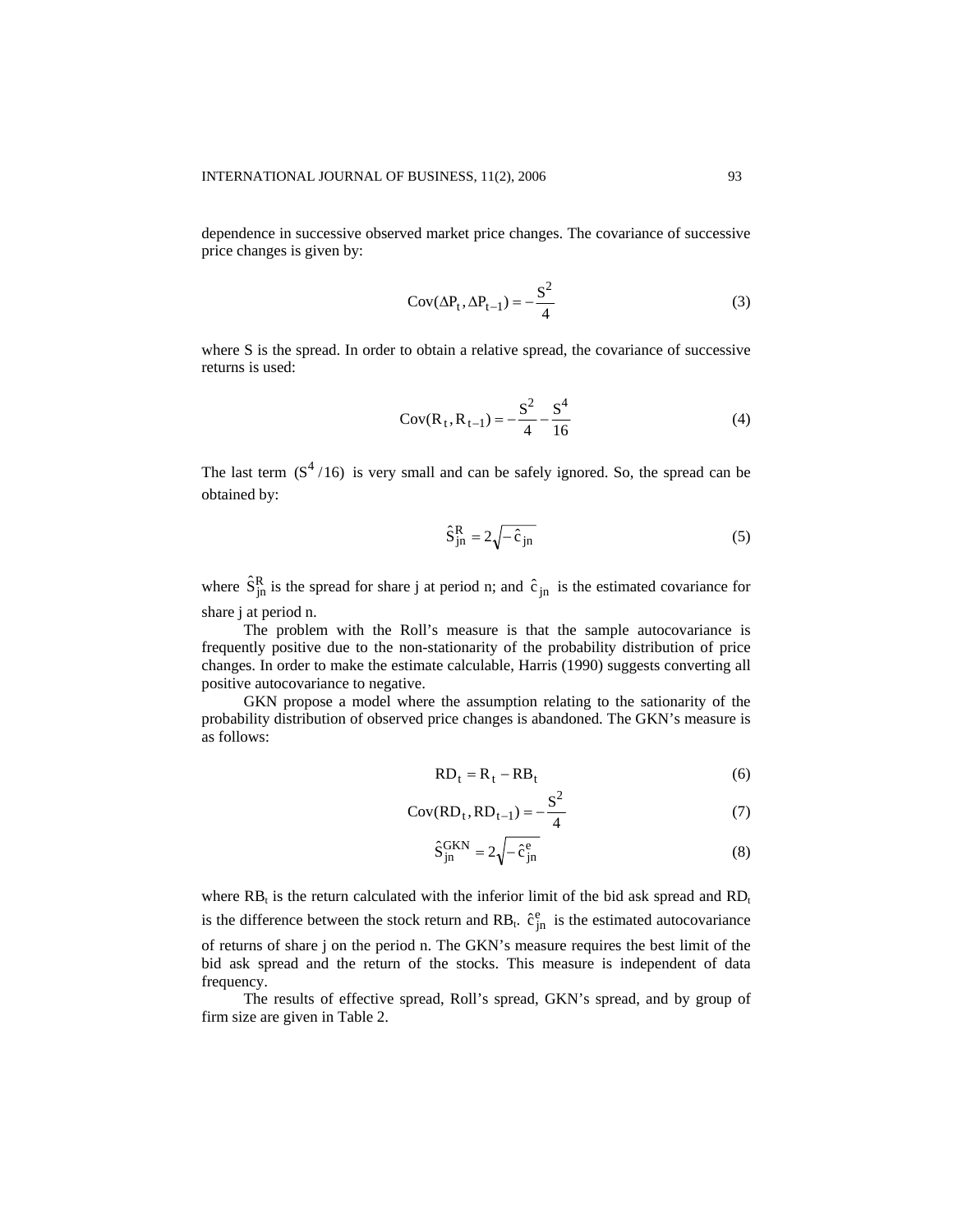|      | Low size firms |       |       |        | Middle size firms |       |               | High size firms |       |  |
|------|----------------|-------|-------|--------|-------------------|-------|---------------|-----------------|-------|--|
|      | <b>Ouoted</b>  | Roll  | GKN   | Ouoted | Roll              | GKN   | <b>Ouoted</b> | Roll            | GKN   |  |
| 2000 | 0.145          | 0.013 | 0.022 | 0.140  | 0.010             | 0.018 | 0.185         | 0.010           | 0.017 |  |
| 2001 | 0.203          | 0.011 | 0.037 | 0.144  | 0.010             | 0.022 | 0.164         | 0.011           | 0.019 |  |
| 2002 | 0.189          | 0.010 | 0.036 | 0.169  | 0.013             | 0.025 | 0.129         | 0.006           | 0.016 |  |
| 2003 | 0.203          | 0.010 | 0.036 | 0.206  | 0.015             | 0.028 | 0.132         | 0.005           | 0.020 |  |
| 2004 | 0.189          | 0.009 | 0.024 | 0.167  | 0.008             | 0.022 | 0.126         | 0.008           | 0.020 |  |
|      |                |       |       |        |                   |       |               |                 |       |  |

**Table 2** Average values of quoted spread, Roll's spread, GKN's spread for the TSE

We used the measures, developed in relations (2), (5) and (8), to estimate respectively the quoted, the Roll's and the GKN's spreads. The quoted spread is always (for all firm sizes and years) greater than the effective spread. The quoted spread in the TSE is relatively high comparatively to those of other limit order markets. This result can be explained by the fact that many investors provide orders so distant from the closing day prices. The average value of the quoted spread is 16.6% with a minimum of 2.3% (for SPCD-2000) and a maximum of 35.6% (SOTUMAG-2003). Over the period of the study, the quoted spread seems to be stable. The effective spread is calculated through the Roll's and the GKN's methods. In accordance with the theory, the GKN's measure is always superior to the Roll's measure. The average value of the Roll's spread is 1% with a minimum of 0.05% (for UBCI-2003) and a maximum of 3.59% (STIL-2003). The Roll's spread tends to diminish over time. The minimum and maximum of GKN's spread are respectively 0.21% (BDET-2000) and 9.67% (ATL-2002), with a mean value of 2.7%. From 2000 to 2002 the GKN's spread increases and from 2002 to 2004 it decreases.

Table 2 shows the average spread for the TSE on the period 2000-2004. As expected, all average values decrease as firm size increases. This result confirms the negative relation between spread and market value as shown in Figure 1 for the GKN's spread.

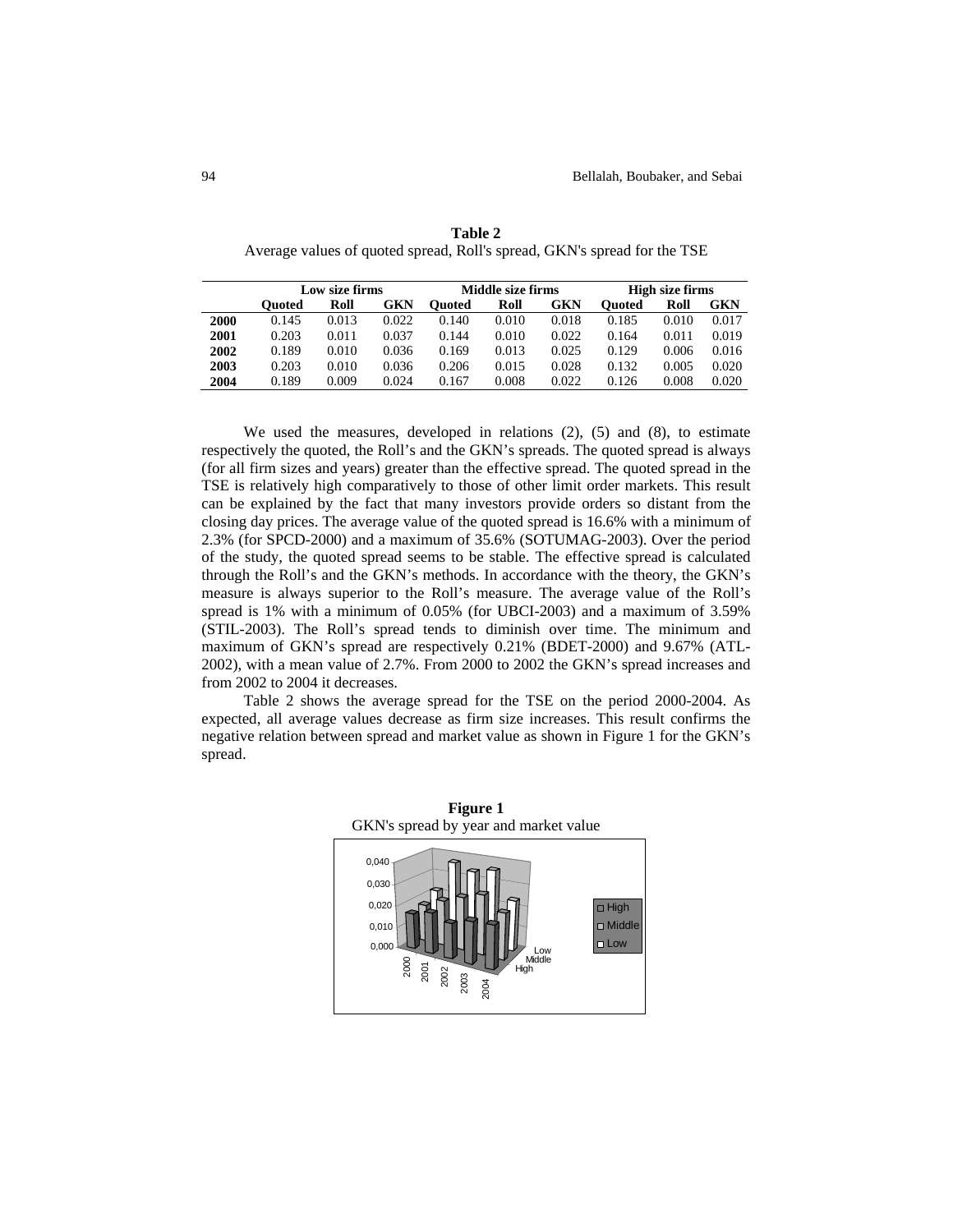These results are conformed to those obtained by other studies [Stoll (1989), Atkins and Dyl (1997), LOT (1999), Boubaker and Naoui (2005)]. Consequently, spread can be considered as a good indicator of the transaction costs. However, it constitutes only one component of these costs. It is necessary, therefore, to proceed to a global estimation. The next paragraph presents the model developed by LOT (1999) where the transaction costs are directly estimated from daily returns.

#### **III. ESTIMATION OF TOTAL TRANSACTIONAL COSTS**

#### **A. Transaction costs and zero returns**

Following Glosten and Milgrom (1985), LOT (1999) assume that if the transaction costs are not zero, the marginal investor (informed or not) will compare the costs of trading and the expected gain of the trade. So, there will be no transaction until the transaction cost threshold is exceeded. A relation between zero returns and transactions costs is then established. The idea is interesting because we have no need to observe whether the marginal investors are informed or uninformed nor to directly measure the return net of transaction cost. Zero returns are considered as evidence that the expected gain of the trade does not exceed the transaction costs. Also, zero returns reflect all sorts of transaction costs (not only the spread plus the commissions, but also the expected price impact costs and opportunity costs). This relation between zero returns and transaction costs is illustrated by Figure 2, which plots security return versus market return for two securities (a small firm one, ATL, and a big firm one, SFBT) in 2004.



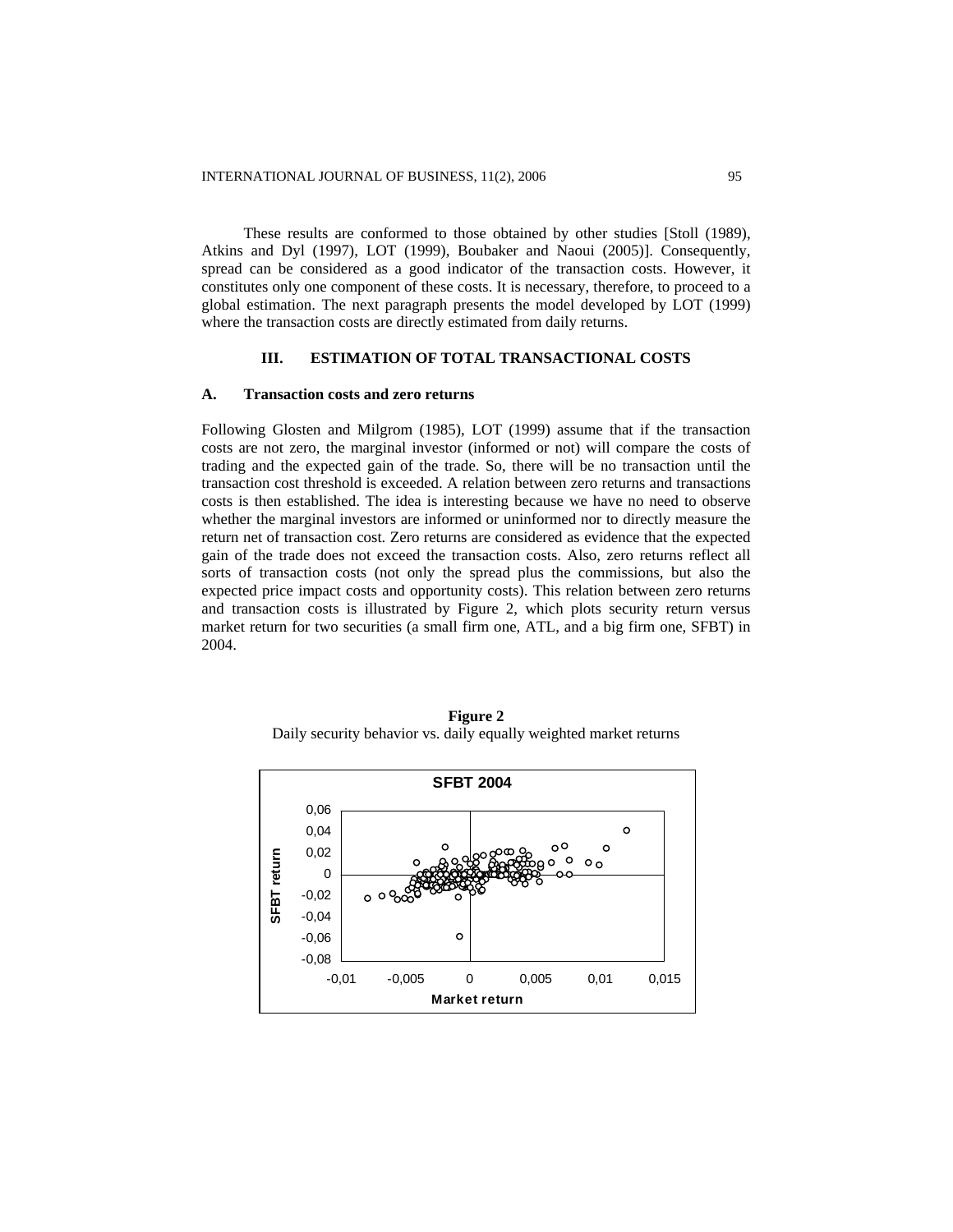

**Figure 2 (continued)** 

This figure shows that there are a significant large number of zero returns for the ATL security compared to the same number for the SFBT security. It is also clear that for both ATL and SFBT, zero returns are more frequent when the market returns are themselves small. This fact is however more important for the small firm security ATL. In the model of LOT (1999), the marginal traders use market return as a significant factor to augment their information set. If the absolute value of market return is low, the likelihood of occurrence of transaction will be low and the probability of a zero return will be high. As the transaction costs are inversely proportional to the size of the firm, zero returns are more frequently observed for small firm securities than for big firm securities. Table 3 presents the percentage of daily zero returns for the TSE classified by group of market value. For each firm and year the proportion of daily returns equal to zero is calculated and the average of these proportion is computed for stocks in each firm size. These zero returns are scaled by the total number of available trading days to determine the zero return proportions.

|           | Low size |      |      |      | Middle size |      |      | <b>High size</b> |      |  |
|-----------|----------|------|------|------|-------------|------|------|------------------|------|--|
|           | Min      | Max  | Mean | Min  | Max         | Mean | Min  | <b>Max</b>       | Mean |  |
| 2000      | 11.8     | 90.5 | 56.6 | 11.8 | 87.7        | 51.3 | 8.5  | 76.0             | 34.3 |  |
| 2001      | 10.3     | 65.9 | 38.8 | 13.2 | 84.4        | 50.9 | 6.5  | 51.2             | 32.5 |  |
| 2002      | 21.0     | 54.4 | 35.6 | 6.9  | 51.6        | 30.0 | 13.3 | 82.3             | 44.2 |  |
| 2003      | 13.9     | 60.2 | 35.9 | 8.2  | 48.0        | 25.8 | 23.0 | 61.9             | 41.5 |  |
| 2004      | 12.1     | 48.0 | 23.6 | 11.7 | 68.0        | 38.0 | 26.6 | 63.7             | 48.0 |  |
| Aggregate | 13.8     | 63.8 | 38.1 | 10.4 | 67.9        | 39.2 | 15.6 | 67.0             | 40.1 |  |

**Table 3** Average of zero return percentages by firm size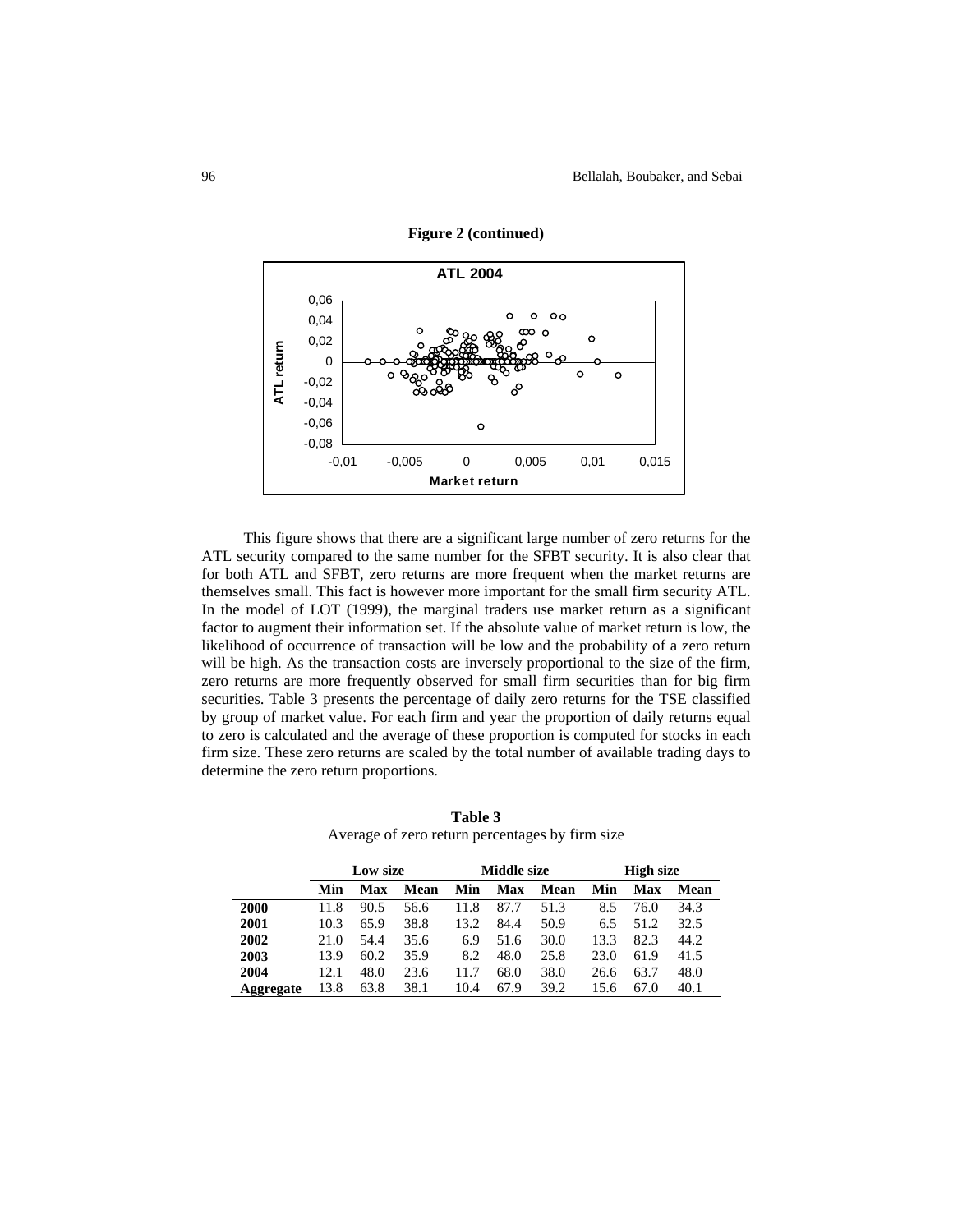The TSE, the percentages of zero returns are not clearly negatively correlated to the market value. On the aggregate level, these percentages are approximately equal for the three groups, around 40%, compared to 36.6% and 11.9% respectively for small and big capitalizations in the American market [LOT (1999, p. 1125)]. The market capitalization of the TSE tends to decrease over the period 2000-2004 (see Table 1) this reflects the global decreasing tendency of the market. Another possible explanation of the unusual large number of zero returns is the decreasing number of observation and shares through the period of the study (see Table 1).

#### (1) The LDV Model

The LOT model of security returns, in the presence of transaction costs, is based on the limited dependant variable (LDV) model of Tobin (1958) and Rosett (1959). Security returns are given by market model (without the intercept) and constrained by the effects of transaction costs. As explained by LOT (1999, p. 1120), the suppression of the intercept does not affect the estimation of transaction costs since the analysis is based on the difference  $(\alpha_2 - \alpha_1)$  of the threshold trades on positive information ( $\alpha_2$ ) and for trades on negative information ( $\alpha_1$ ).

The model distinguishes between the measured return  $R_{jt}$  and the true return  $R_{jl}^*$ . In the case of no transaction costs, measured return is equal to the true return. But in presence of transaction costs, investors form expectations on the net of cost returns. The model can be expressed as follows:

$$
R_{jt}^* = \beta_j R_{mt} + \varepsilon_{jt}
$$
  
\n
$$
\begin{cases}\nR_{jt} = R_{jt}^* - \alpha_{1j} & \text{if } R_{jt}^* < \alpha_{1j} \\
R_{jt} = 0 & \text{if } \alpha_{1j} < R_{jt}^* < \alpha_{2j} \\
R_{jt} = R_{jt}^* - \alpha_{2j} & \text{if } R_{jt}^* > \alpha_{2j}\n\end{cases}
$$
\n(9)

with  $\alpha_{1j} < 0$  and  $\alpha_{2j} > 0$ .  $\varepsilon_{jt}$  i.i.d, residuals of the estimation with variance  $\sigma_j^2$ . The parameters,  $\beta_j$ ,  $\sigma_j^2$ ,  $\alpha_{1j}$  and  $\alpha_{2j}$ , are solved by maximising this log-likelihood function:

$$
\ln L = \sum_{t \in \psi_1} \ln \frac{1}{(2\pi\sigma_j^2)^{1/2}} - \sum_{t \in \psi_1} \frac{1}{(2\sigma_j^2)} (R_{jt} + \alpha_{1j} - \beta_j R_{mt})^2 + \sum_{t \in \psi_2} \ln \frac{1}{(2\pi\sigma_j^2)^{1/2}} - \sum_{t \in \psi_2} \frac{1}{(2\sigma_j^2)} (R_{jt} + \alpha_{2j} - \beta_j R_{mt})^2 + \sum_{t \in \psi_0} \ln \left[ \phi \left( \frac{\alpha_{2j} - \beta_j R_{mt}}{\sigma_j} \right) - \phi \left( \frac{\alpha_{1j} - \beta_j R_{mt}}{\sigma_j} \right) \right]
$$
(10)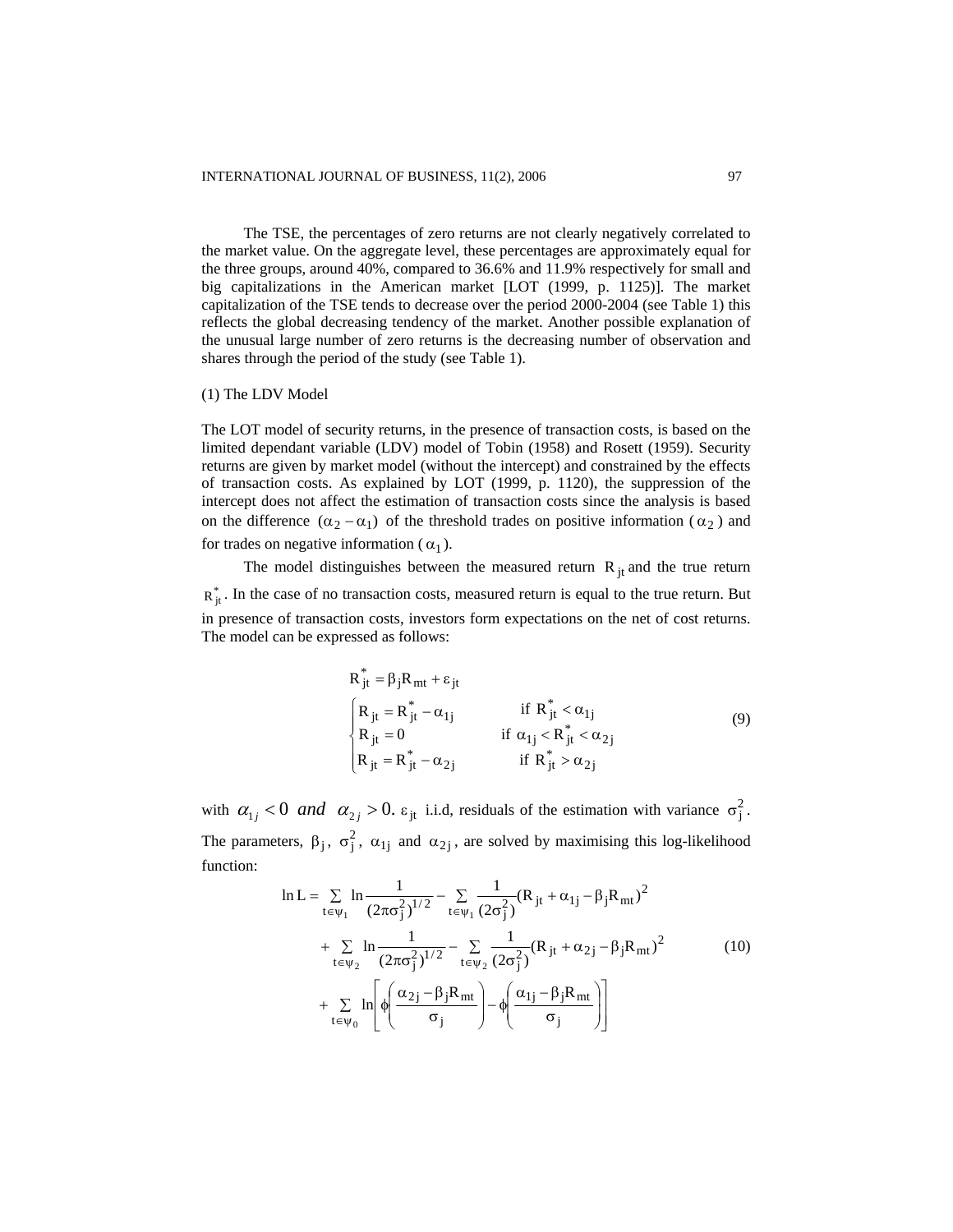where  $\psi_1$  is the first group of observations (when  $R^*_{it} < \alpha_{1i}$ );  $\psi_0$  is the second group of observations (when  $\alpha_{1i} < R_{it} < \alpha_{2i}$ );  $\psi_2$  is the third group of observation (when  $R_{jt}^{*} < \alpha_{2j}$ ); and  $\phi(.)$  is the normal centred distribution function with variance equal to  $\sigma_j^2$ . This log-likelihood function is maximised using a GAUSS program, the convergence is obtained by the Newton-Raphson algorithm<sup>3</sup>.

#### **S B. T E transaction costs**

We used the LDV model to estimate transaction costs for the TSE firms for the period 2000-2004. LOT developed a Tobit model with frictions initially proposed by Rosett (1959) an d where parameters can be appraised by maximising the likelihood function. The estimation of parameters,  $\beta_j$ ,  $\sigma_j^2$ ,  $\alpha_{1j}$  and  $\alpha_{2j}$ , has been achieved year by year for all equities by maximizing the log likelihood function (10). Table 4 shows the costs of sell trades  $\alpha_1$ , buy trades  $\alpha_2$  and round trip transaction costs  $\alpha_2 - \alpha_1$ . The results are relative to firms of the TSE in 2004. Estimations for 2000 to 2003 are reported in Appendix 1.

noted that 4 out of the 7 cases concern the SOTETEL (2001, 2002, 2003 and 2004), the except three cases where the signs are negative (SFBT-2000, SIAME-2000 and TUNISIE LEASING-2000). Average value of  $\alpha_1$  is very close to the corresponding Estimates of  $\alpha_1$  and  $\alpha_2$  are almost usually significant at 1% level. However, some exceptions have been observed: on the 146 year-firm of the sample, 7 are not significant at 1% level, 4 from these are not significant at 5% and 3 at 10%. It must be other cases are SPDIT-2000, TUNISIE LEASING-2000 and STEQ-2001. The sign of  $\alpha_1$  is, as expected, negative for all the stocks of the sample except for SOTETEL-2001. Also, the estimates of  $\alpha_2$  admit the proper positive sign positive for the entire sample average value of  $\alpha_2$ . Only 44% of sell trades  $\alpha_1$  are superior to buy trades  $\alpha_2$ . This means that on the TSE, the transaction costs do not depend on whether the trader is a seller or a buyer<sup>4</sup>.

The round trip costs vary from 0.27% (SIAME-2000) to 16.09% (AIRLIQUIDE-2001), but generally have plausible values: 60% of the transaction costs range from 1% to 3% and 39% are near  $1\%$ . For the 15 stocks existing over the 5 years of the study, the transaction costs tend to increase until 2003 and to decrease in 2004.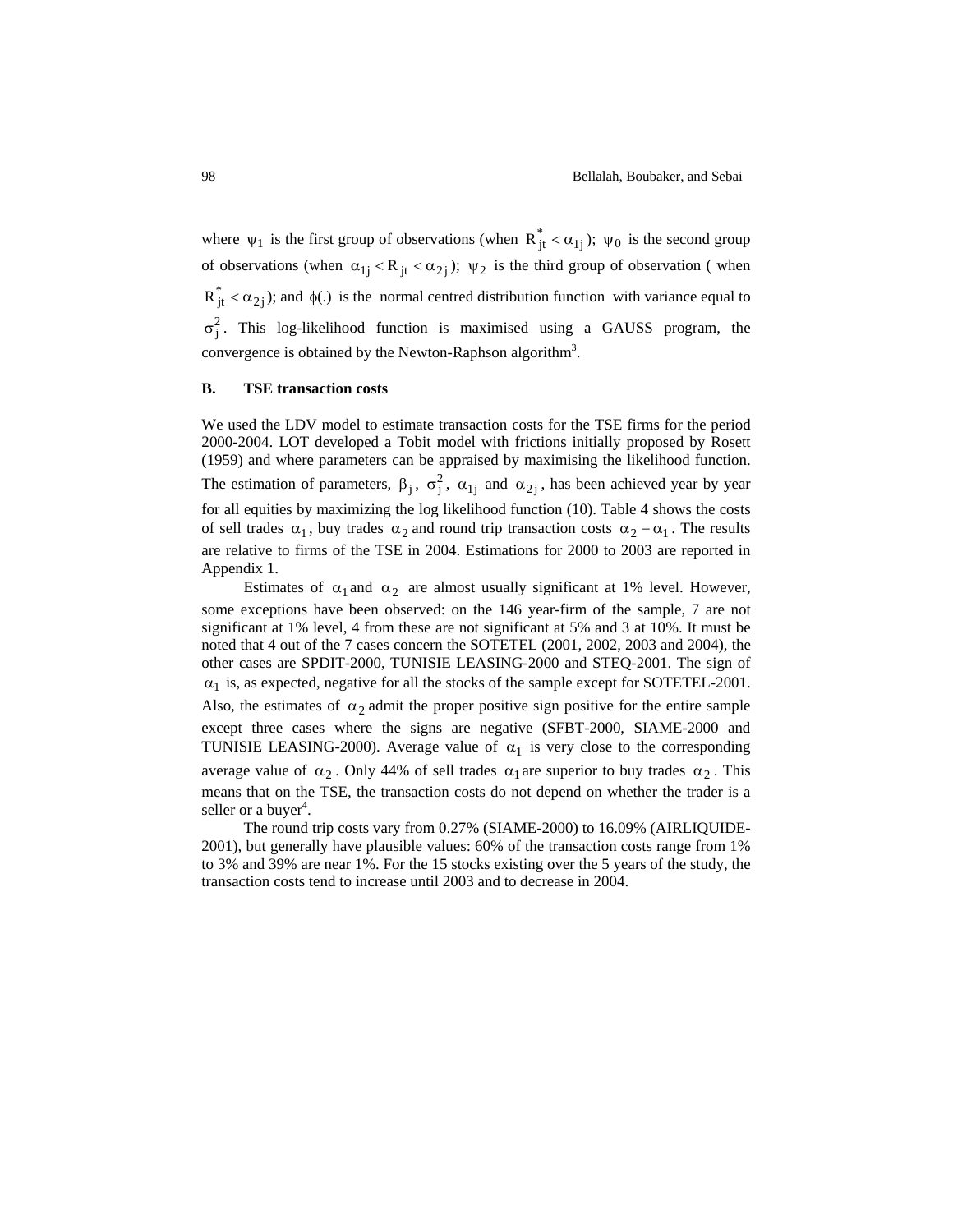| <b>FIRM</b>        | alpha1     | t(alpha1ph1) | alpha2 | t(alpha) | alph2-alph1 |
|--------------------|------------|--------------|--------|----------|-------------|
| ATL                | $-0.0168$  | $-7.255$     | 0.0127 | 5.923    | 0.0295      |
| BH                 | $-0.0141$  | $-7.013$     | 0.0134 | 6.736    | 0.0275      |
| <b>BIAT</b>        | $-0.0107$  | $-6.682$     | 0.0104 | 6.547    | 0.0211      |
| <b>BNA</b>         | $-0.0166$  | $-7.192$     | 0.0175 | 7.368    | 0.0341      |
| <b>BS</b>          | $-0.0111$  | $-5.854$     | 0.0157 | 7.359    | 0.0268      |
| <b>BT</b>          | $-0.0217$  | $-7.474$     | 0.0136 | 6.745    | 0.0353      |
| <b>BTEI</b>        | $-0.0141$  | $-7.474$     | 0.0097 | 6.085    | 0.0238      |
| <b>ELECTROSTAR</b> | $-0.0064$  | $-3.888$     | 0.0014 | 0.884    | 0.0078      |
| <b>GENERALL</b>    | $-0.0361$  | $-5.888$     | 0.0321 | 5.630    | 0.0682      |
| <b>MONOPRIX</b>    | $-0.0279$  | $-7.632$     | 0.0198 | 6.861    | 0.0477      |
| <b>SFBT</b>        | $-0.0026$  | $-3.134$     | 0.0063 | 6.637    | 0.0089      |
| <b>SIAME</b>       | $-0.0085$  | $-5.819$     | 0.0058 | 4.105    | 0.0143      |
| <b>SIPHAT</b>      | $-0.0068$  | $-4.582$     | 0.0023 | 1.620    | 0.0091      |
| <b>SOTETEL</b>     | $-0.0024$  | $-1.767$     | 0.0083 | 5.600    | 0.0107      |
| <b>SOTRAPIL</b>    | $-0.0047$  | $-3.926$     | 0.0054 | 4.352    | 0.0101      |
| <b>SPDIT</b>       | $-0.0121$  | $-5.966$     | 0.0130 | 6.103    | 0.0251      |
| <b>STEO</b>        | $-0.0039$  | $-3.249$     | 0.0016 | 1.349    | 0.0055      |
| <b>STIP</b>        | $-0.0084$  | $-4.063$     | 0.0056 | 2.763    | 0.014       |
| <b>TUNISAIR</b>    | $-0.0028$  | $-2.507$     | 0.0007 | 0.293    | 0.0035      |
| <b>TUNLEASE</b>    | $-0.0216$  | $-7.176$     | 0.0199 | 6.959    | 0.0415      |
| <b>UBCI</b>        | $-0.00336$ | $-7.323$     | 0.0355 | 7.777    | 0.0389      |
| <b>UIB</b>         | $-0.0096$  | $-5.345$     | 0.0116 | 6.242    | 0.0212      |

**Table 4** Estimations of transaction costs by LOT model - year 2004

Table 5 summarizes results of transaction costs estimates  $\alpha_2 - \alpha_1$  for groups of market capitalization and years.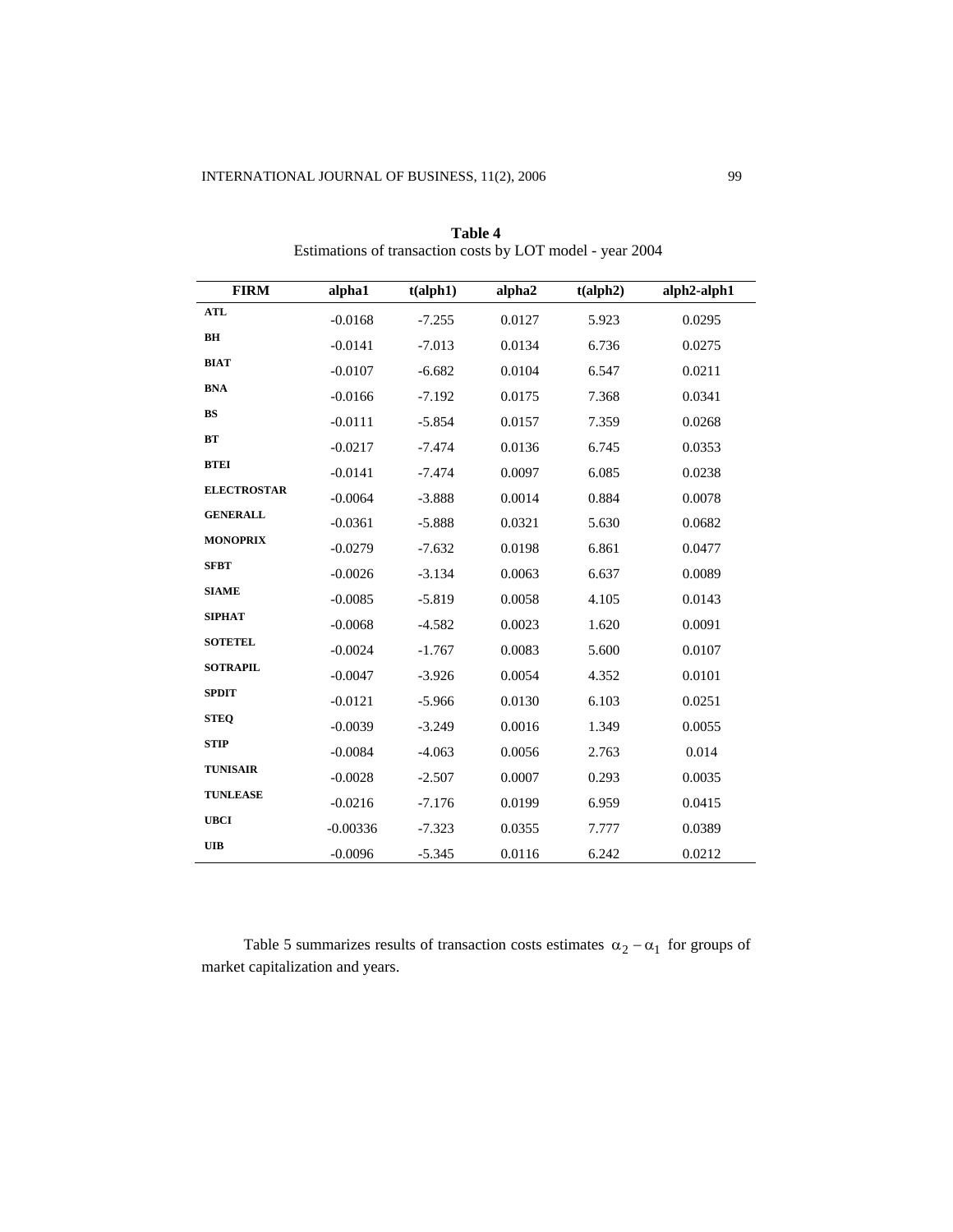|           | Low size | Middle size | High size |  |
|-----------|----------|-------------|-----------|--|
| 2000      | 1.84     | 2.61        | 1.32      |  |
| 2001      | 3.24     | 4.87        | 1.61      |  |
| 2002      | 2.40     | 1.78        | 3.83      |  |
| 2003      | 4.49     | 1.80        | 3.86      |  |
| 2004      | 2.12     | 2.30        | 2.62      |  |
| aggregate | 2.82     | 2.67        | 2.65      |  |

Table 5 Average values of transaction costs estimates (%)

Over the period, we observe, for the small and middle size groups, no clear tendency in the transaction costs evolution. However for the high size group these costs rise until 2003 and then fall. As for individual securities, transaction cost seems to decrease in 2004 and this is true for small and high size firm groups.

From Table 5, it appears that on average, the transaction costs decrease when the market capitalization of the firm increases. On the Tunisian market this result is not as evident as these obtained on other markets especially on quote-driven markets. In fact, LOT obtained that the small size firms transaction costs are twice the transaction costs for the high size firms on the AMEX and the NYSE for the period 1963-1990. Our result of an approximately equal cost of transaction among groups of market capitalization can be explained using the argument of zero returns. In Table 3, we have noted an almost equivalent percentage of zero daily returns for the three groups. As the LDV Model is based on the relationship between the percentage of zero returns and the transaction costs, equities supporting the same cost of transacting would have a roughly same percentage of zero returns.

To analyse the relationship between the frequency of zero returns and the transaction costs, we regress the proportions of these returns on the LDV model estimates in each size group. Results are displayed in Table 6.

| Size group            | <b>Firm-years</b> | <b>Intercept</b> | <b>LDV</b> estimates | $\mathbf{R}^2$ | <b>F</b> -statistic |
|-----------------------|-------------------|------------------|----------------------|----------------|---------------------|
| Low<br>size           | 49                | $0.340469**$     | 2.591806*            | 0.068484       | 3.455401*           |
| group                 |                   | (6.952175)       | (1.858871)           |                |                     |
| <b>Middle</b><br>size | 48                | $0.291375**$     | 4.858989**           | 0.428710       | 34.51956**          |
| group                 |                   | (8.081744)       | (5.875335)           |                |                     |
| High<br>size          | 49                | $0.320917**$     | 2.705468**           | 0.117748       | $6.272781**$        |
| group                 |                   | (9.119097)       | (2.504552)           |                |                     |

Table 6 Results of regression of zero returns (%) on LDV Model estimates

\* significant at 10% level.

\*\* significant at 1% level.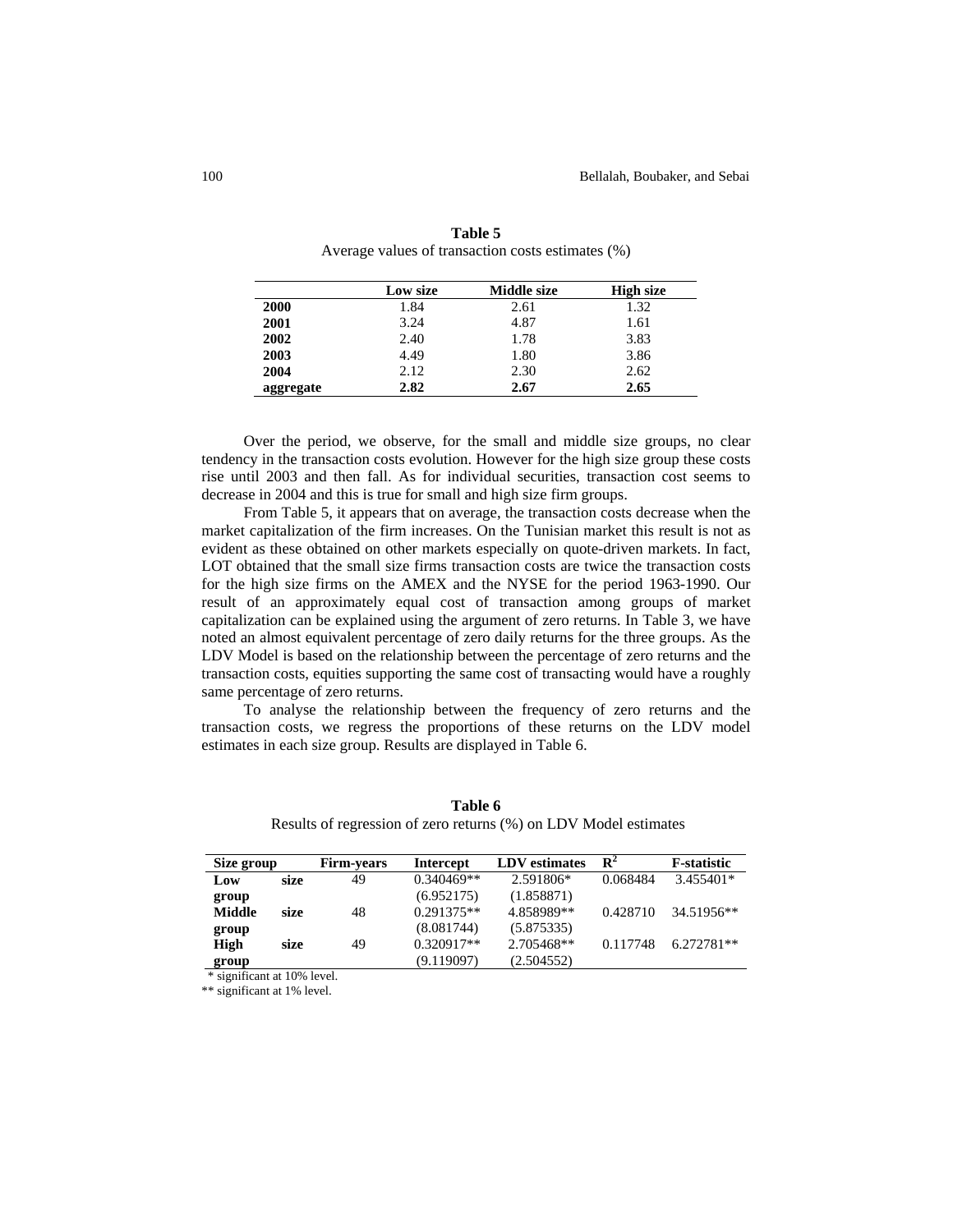As predicted by the LOT model, in all of the regressions the LDV estimates coefficient is positive and significant for each size group. The  $R<sup>2</sup>$  statistics vary from 7% to 43%. The Fisher statistics are significant at 1% level for Middle and High size groups and 10% level for low size group.

#### $\mathbf{C}$ . **Comparison of LDV estimates with spread estimates**

As described above, transaction costs are composed basically by spread and commissions. In order to verify the robustness of our results, we compare LDV model estimates of transaction costs, on the TSE, with the effective spread calculated by Roll and GKN methods. To obtain an approximation of the effective commission supported by investors, we also determine the difference between LDV estimates and the spread. Table 7 illustrates the ratio of LDV estimates with respectively Roll's and GKN's spreads and estimations of the effective commissions.

| Table 7                                               |  |  |
|-------------------------------------------------------|--|--|
| Comparison of transaction costs with spread estimates |  |  |

| Year | LDV estimates/ LDV estimates/ |              | Commission-R  | Commission-G |
|------|-------------------------------|--------------|---------------|--------------|
|      | Roll's spread                 | GKN's spread | $\frac{9}{6}$ | $\%$         |
| 2000 | 1.83                          | 1.04         | 0.86          | 0.05         |
| 2001 | 3.11                          | 1.32         | 2.17          | 0.65         |
| 2002 | 3.33                          | 1.12         | 1.69          | $-1.16$      |
| 2003 | 4.36                          | 1.29         | 2.37          | 0.59         |
| 2004 | 2.83                          | 0.08         | 1.51          | 0.16         |
|      |                               |              |               |              |

Commission-R: equal to the difference between LDV estimates of transaction costs and Roll's spread. Commission-G: equal to the difference between LDV estimates of transaction costs and GKN's spread.

In both LDV estimates / Roll's spread and LDV estimates / GKN's spread, the ratio is greater than one for all the period. This result signifies that as expected, the spread is only one component of the total transaction cost. Other components of total transaction costs like commissions, price impact costs and opportunity costs can be deduced from the difference of LDV estimates and spread estimates. This allows us to judge the goodness of spread estimation.

In the TSE, the commission depends on the volume of transaction and cannot exceed 0.8%. This commission must be doubled to represent a round-trip commission cost. Then Commission-R and Commission-G are compared to 1.6%. Each time where the commission estimates are less than 1.6% we can conclude that the spread is overestimated. In the Tunisian market, all the Commission-Gs are below 1.6% indicating the over-estimate of GKN's spread. Commission-R except for 2000 is approximately superior or equal to 1.6%. We deduce then that the Roll's spread constitutes a better estimate of the spread than the GKN.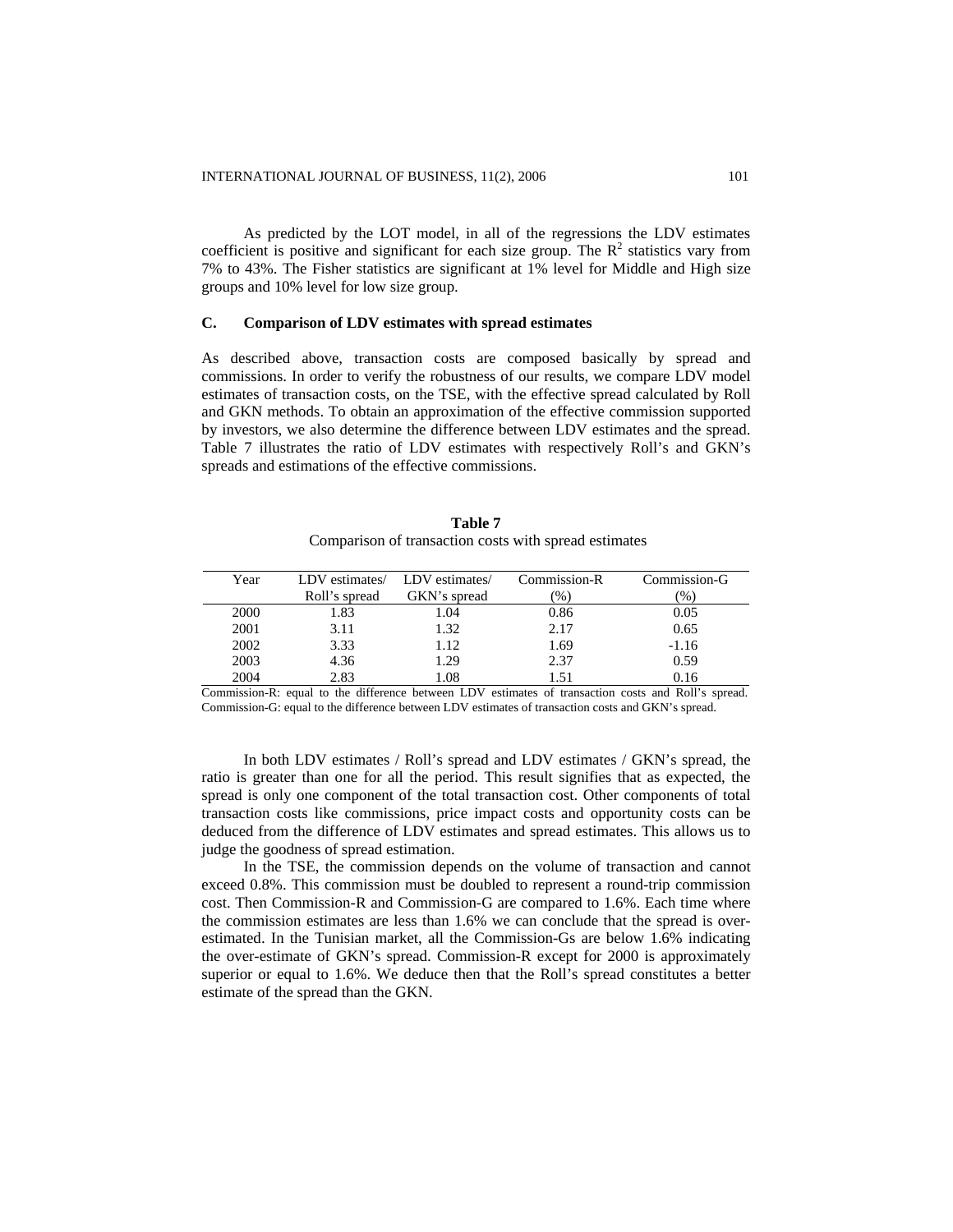| Size group        | Firm- | Intercept    | LDV           | $R^2$    | F-statistic  |
|-------------------|-------|--------------|---------------|----------|--------------|
|                   | vears |              | estimates     |          |              |
| Low size group    | 49    | $0.040880**$ | $-0.075410*$  | 0.066011 | 3.32179*     |
|                   |       | (5.011796)   | $(-1.82258)$  |          |              |
| Middle size group | 48    | $0.057982**$ | $-0.183775**$ | 0.207460 | $12.04126**$ |
|                   |       | (6.145569)   | $(-3.47005)$  |          |              |
| High size group   | 49    | $0.041440**$ | $-0.111890**$ | 0.160321 | 8.97374**    |
|                   |       | (6.422526)   | $(-2.99562)$  |          |              |
| Aggregate         | 146   | $0.046761**$ | $-0.121545**$ | 0.136297 | 22.72400**   |
|                   |       | (10.02116)   | (-4.76697)    |          |              |

**Table 8** Results of regressions of LDV model estimates on the quoted spread

\*\* Significant at the 1% level.

\* Significant at th e 10% level.

The association between LDV estimates of transaction costs and the average investors bid-ask spread is tested by regressing LDV transaction costs for TSE securities on the average best limit given orders. These tests cover the period 2000-2004. We run separate regressions for the observations in each size group. The results are displayed in Table 8.

For every size group, the slope coefficient of regression is negative, close to zero groups.  $R^2$  ranges from 6.6% to 20.7%. Similar results are obtained from the aggregate regression. and significant at level 10% for small size group and at 1% for both middle and high

These results indicate that the estimated transaction costs are negatively related to the average bid-ask spread for all size and aggregate group. This relation can be explained by the fact that in an order-driven market, the commissions are fixed by the brokerage firms and the spread by the investors. Indeed, when the spread decreases, this can be interpreted by the brokers as being symmetrical information so low risked securities. Thus, the demand for these securities will increase and the brokers will increase their commissions. The total cost tends to increase but not significantly. This seems to explain why the slope coefficients are negative and close to zero.

#### **VI. CONCLUSION**

proportion of zero returns via a Tobit model with frictions. We tested the commonly admitted relationship between transaction costs and market capitalization. In this paper we applied the LOT model in order to estimate the transaction costs on the TSE, which is an order-driven market. The LOT model uses the time series of daily security return and market return. The idea is to estimate the transaction costs from the

Our sample contains 146 year-firm equities over the period 2000-2004 tested on the TSE. We sorted the equities in three groups of market capitalization: low size firms, middle size firms and high size firms.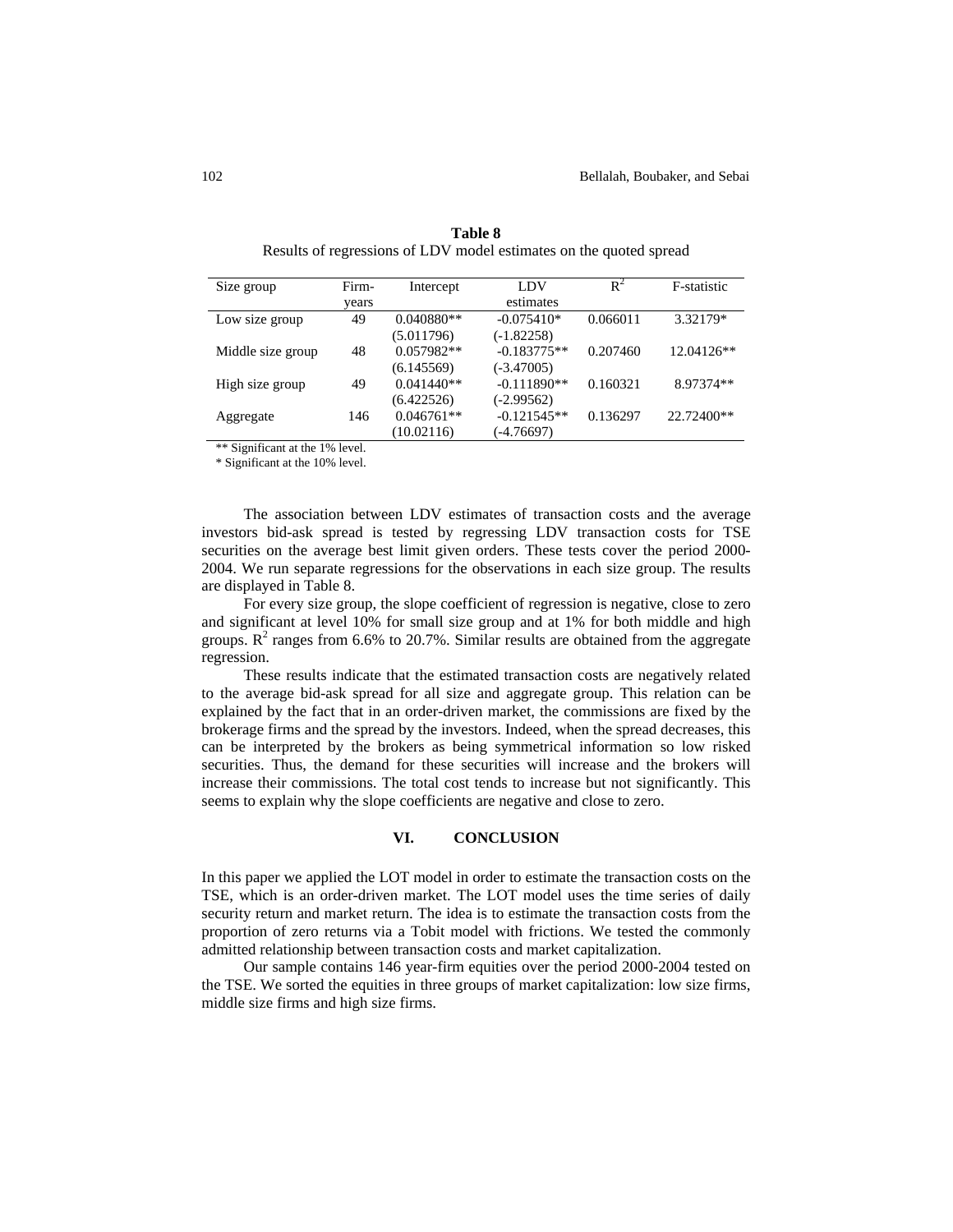Three spread estimates were computed. All these measures confirm the inversely relationship between the spread and the firm size. The transaction costs obtained for the TSE are not so evidently correlated to the firm size than in the American market. From the comparison of the transaction costs and the spreads we deduced that on the TSE, Roll's measure seems to be the best spread estim ation.

The regression of transaction costs on the quoted spread provided a negative and small slope coefficient. Since there are no similar studies, we argued that this result might be specific to an order driven market.

#### **ENDNOTES**

- 1. Bourse des Valeurs Mobilière de Tunis.
- 2. A weighted index on the TSE.
- 3. The program is available upon request from the authors.
- . Huang and Stoll (1994) and Lesmond, Ogden and Trzcinka (1999) find that for the 4 American market, it is easier to buy than to sell. In LOT study  $\alpha_1$  is always greater than  $\alpha_2$ . Deville (2001) finds the same result on the components of the CAC 40; both Tunisian and French markets are limit order markets.

#### **REFERENCES**

- Atkins, A. and E. Dyl, 1997, "Transactions Costs and Holding Periods for Common Stocks", *Journal of Finance*, 52, 309-325.
- Boubaker, A. and K. Naoui, 2005, "Les Déterminants de la Fourchette des Prix en Présence d'Asymétrie d'Information : Le Cas du CAC 40", forthcoming in *Revue Management, Information et Finance*, 8.
- Chan, L., and J. Lakonishok, 1995, "The Behavior of Stock Prices around Institutional Trades", *Journal of Finance*, 50, 1147–1174.
- Declerck, F., 2002, "Le prix de l'immédiateté: Le cas de la Bourse de Paris", *Banque et Marchés*, 57, 31–45.
- les Ordres: Le Cas du CAC 40", Louis Pasteur University at Strasbourg, LARGE, DR n° 50. Deville, L., 2001, "Estimation des Coûts de Transaction sur un Marché Gouverné par
- George, T., G. Kaul, and M. Nimalendran, 1991, "Estimation of the Bid-Ask Spread and its Components: A New Approach", *Review of Financial Studies*, 4, 623–656.
- Glosten, L., and P. Milgrom, 1985, "Bid, Ask and Transaction Prices in a Specialist Market with Heterogeneously Informed Traders", *Journal of Financial Economics*, 14, 71–100.
- Bid-Ask Spread: Evidence from the UK", forthcoming in *Journal of Business F inance and Accounting*. Gregoriou, A., C. Ioannidis and L. Skerratt, 2005, "Information Asymmetry and the
- Grossman, S., and M. Miller, 1988, "Liquidity and Market Structure", *Journal of Finance*, 43, 617-636.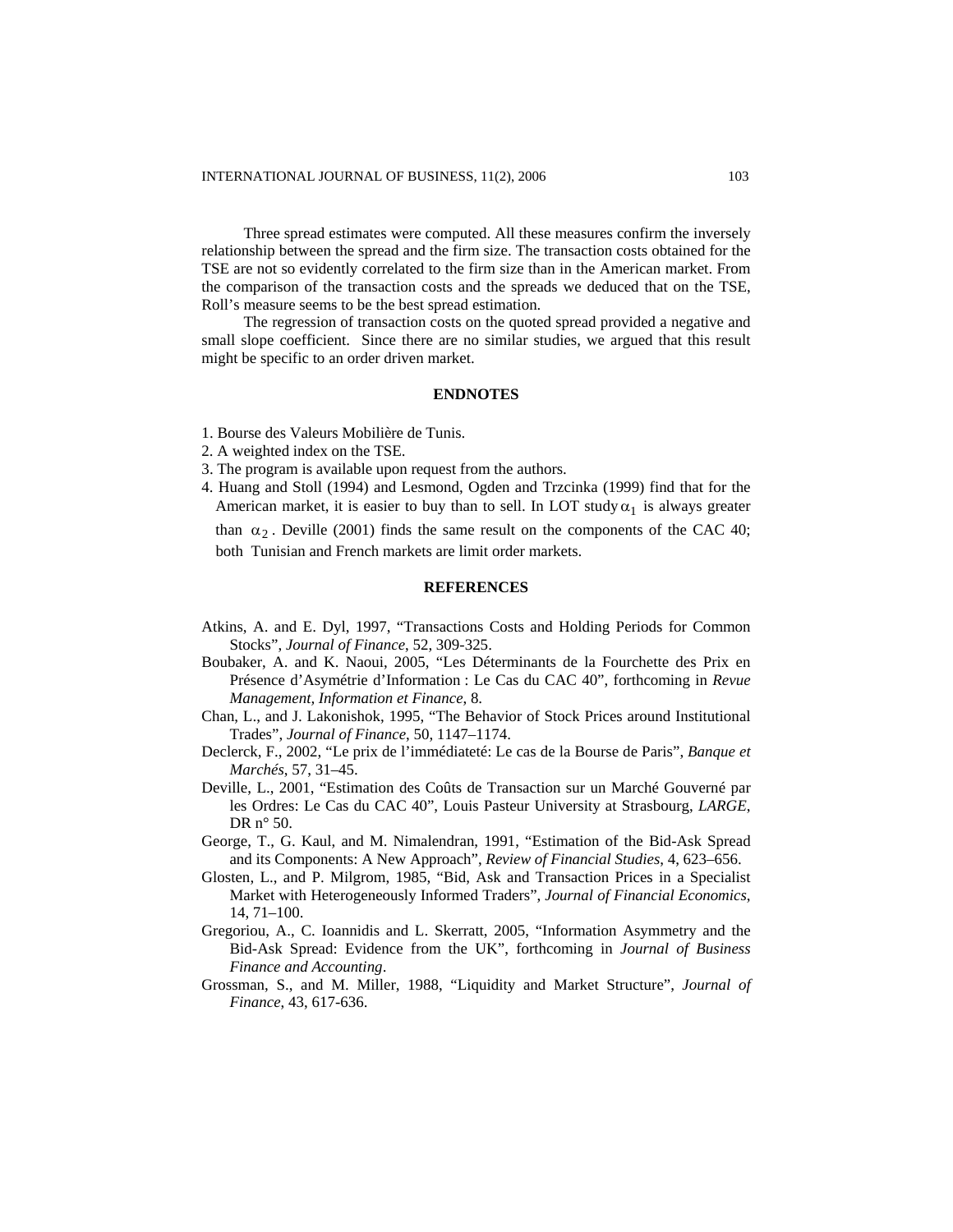- Harris , L., 1990, "Statistical Properties of the Roll Serial Covariance Bid-Ask Spread Estimator", *Journal of Finance*, 45, 579–590.
- Huang, R. and H. Stoll, 1997, "The Components of the Bid-Ask Spread: A General Approach", *Review of Financial Studies*, 10, 995–1034.
- Johnson, D., 1994, "Property Rights to Investment Research: The Agency Costs of Soft D ollar Brokerage", *Yale Journal on Regulation*, 11, 75-113.
- Kyle, A., 1985, "Continuous Auction and Insider Trading," *Econometrica*, 53, 1315– 1335.
- Lee, C. and M. Ready, 1991, "Inferring Trade Direction from Intraday Data", *Journal of Finance*, 46, 733-746.
- Lesmond, D., J. Ogden and C. Trzcinka, 1999, "A New Estimate of Transaction Costs", 1141. *Review of Financial Studies*, 12, 1113–
- Peterson, M. and D. Fialkowski, 1994, "Posted versus Effective Spreads: Good Prices or Bad Quotes?", *Journal of Financial Economics*, 35, 269-292.
- Liquidité à la Bourse de Paris", Ph. D. dissertation, Paris IX- Dauphine University. Riva, F., 1999, "Le Rôle du Système CAC et du Marché des Blocs dans l'Offre de
- R oll, R., 1984, "A Simple Measure of the Bid-Ask Spread in an Efficient Market", *Journal of Finance*, 39, 1127-1140.
- Rosett, R., 1959, "A Statistical Model of Friction in Economics", *Econometrica*, 27, 263-267.
- Stoll, H., 1989, "Inferring the Components of the Bid-Ask Spread: Theory and Empirical Tests", Journal of Financial Economics, 12, 57-79.Tobin, J., 1958, "Estimation of Relationship for Limited Dependant Variables", *Econometrica*, 26, 24-36.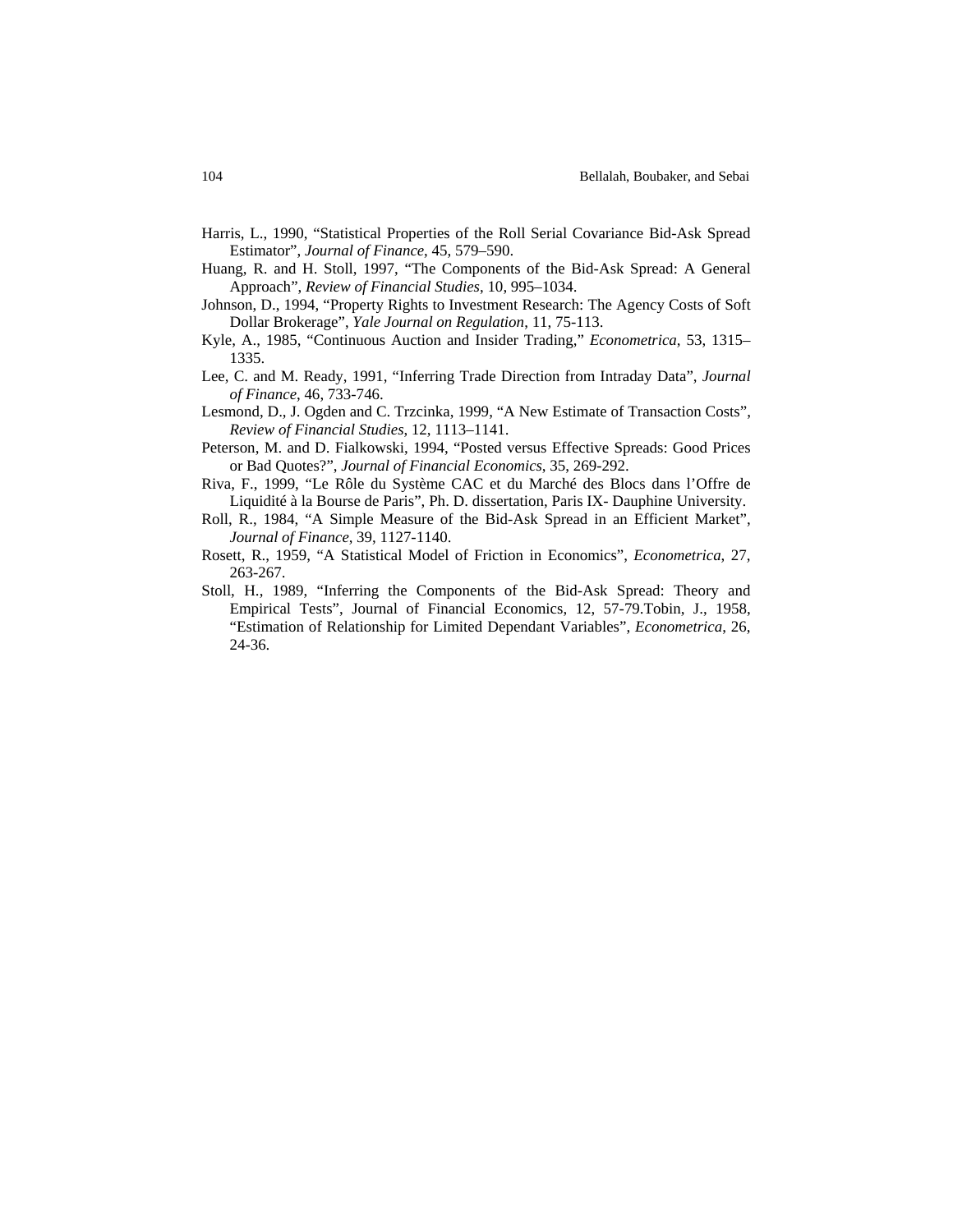### **APPENDIX**

## Annual transaction costs estimates\*

| <b>FIRM</b>      | alpha1    | t(alpha1ph1) | alpha2    | t(alpha) | alph2-alph1 |
|------------------|-----------|--------------|-----------|----------|-------------|
| <b>AIRLIQ</b>    | $-0.0737$ | $-4.709$     | 0.0763    | 4.727    | 0.1500      |
| <b>ALKIMIA</b>   | $-0.0477$ | $-7.450$     | 0.0332    | 6.625    | 0.0809      |
| <b>ALMAZRAA</b>  | $-0.0095$ | $-7.450$     | 0.0035    | 3.363    | 0.0130      |
| <b>AMENBANK</b>  | $-0.0072$ | $-6.237$     | 0.0025    | 2.347    | 0.0097      |
| <b>AMENLEASE</b> | $-0.0083$ | $-5.964$     | 0.0041    | 2.924    | 0.0124      |
| <b>AMS</b>       | $-0.0090$ | $-4.577$     | 0.0177    | 8.165    | 0.0267      |
| <b>ASTREE</b>    | $-0.0105$ | $-7.122$     | 0.0078    | 5.877    | 0.0183      |
| <b>ATB</b>       | $-0.0328$ | $-5.896$     | 0.0391    | 7.061    | 0.0719      |
| <b>ATL</b>       | $-0.0054$ | $-5.890$     | 0.0060    | 2.933    | 0.0114      |
| <b>BATAM</b>     | $-0.0057$ | $-2.864$     | 0.0026    | 2.933    | 0.0083      |
| <b>BDET</b>      | $-0.0102$ | $-6.760$     | 0.0026    | 2.079    | 0.0128      |
| <b>BH</b>        | $-0.0053$ | $-4.443$     | 0.0064    | 5.155    | 0.0117      |
| <b>BIAT</b>      | $-0.0045$ | $-5.261$     | 0.0036    | 4.182    | 0.0081      |
| <b>BNA</b>       | $-0.0070$ | $-4.623$     | 0.0037    | 2.547    | 0.0107      |
| <b>BNDT</b>      | $-0.0096$ | $-5.747$     | 0.0061    | 3.921    | 0.0157      |
| ${\bf BS}$       | $-0.0048$ | $-4.235$     | 0.003     | 2.689    | 0.0078      |
| <b>BT</b>        | $-0.0077$ | $-7.453$     | 0.0057    | 5.895    | 0.0134      |
| <b>BTEI</b>      | $-0.0051$ | $-5.627$     | 0.0038    | 4.559    | 0.0089      |
| <b>CARTE</b>     | $-0.0130$ | $-5.881$     | 0.0127    | 5.874    | 0.0257      |
| <b>CIL</b>       | $-0.0049$ | $-3.931$     | 0.0059    | 4.571    | 0.0108      |
| <b>GENERALL</b>  | $-0.0063$ | $-4.534$     | 0.0038    | 2.798    | 0.0101      |
| <b>ICF</b>       | $-0.0065$ | $-7.396$     | 0.0047    | 6.168    | 0.0112      |
| <b>MAGG</b>      | $-0.0190$ | $-6.723$     | 0.005     | 1.989    | 0.0240      |
| <b>MONOPRIX</b>  | $-0.0072$ | $-6.467$     | 0.0035    | 3.560    | 0.0107      |
| <b>MOTEUR</b>    | $-0.0123$ | $-7.480$     | 0.0097    | 6.490    | 0.0220      |
| <b>PALMB</b>     | $-0.0124$ | $-6.270$     | 0.0133    | 6.720    | 0.0257      |
| <b>PLACTT</b>    | $-0.0172$ | $-7.648$     | 0.0116    | 6.318    | 0.0288      |
| <b>SFBT</b>      | $-0.0065$ | $-7.396$     | 0.0047    | 6.168    | 0.0112      |
| <b>SIAME</b>     | $-0.0098$ | $-7.849$     | $-0.0071$ | $-6.050$ | 0.0027      |
| <b>SIMPAR</b>    | $-0.0102$ | $-8.081$     | 0.0060    | 5.487    | 0.0162      |
| <b>SOTETEL</b>   | $-0.0127$ | $-7.706$     | $-0.0052$ | $-3.927$ | 0.0075      |
| <b>SOTUMAG</b>   | $-0.0026$ | $-2.474$     | 0.0019    | 1.775    | 0.0045      |
| <b>SOTUVER</b>   | $-0.0074$ | $-5.078$     | 0.0093    | 6.361    | 0.0167      |
| <b>SPCD</b>      | $-0.0034$ | $-2.628$     | 0.0031    | 2.432    | 0.0065      |
| <b>SPDIT</b>     | $-0.0027$ | $-1.911$     | 0.0050    | 3.355    | 0.0077      |

Estimations of transaction costs by LOT model - year 2000